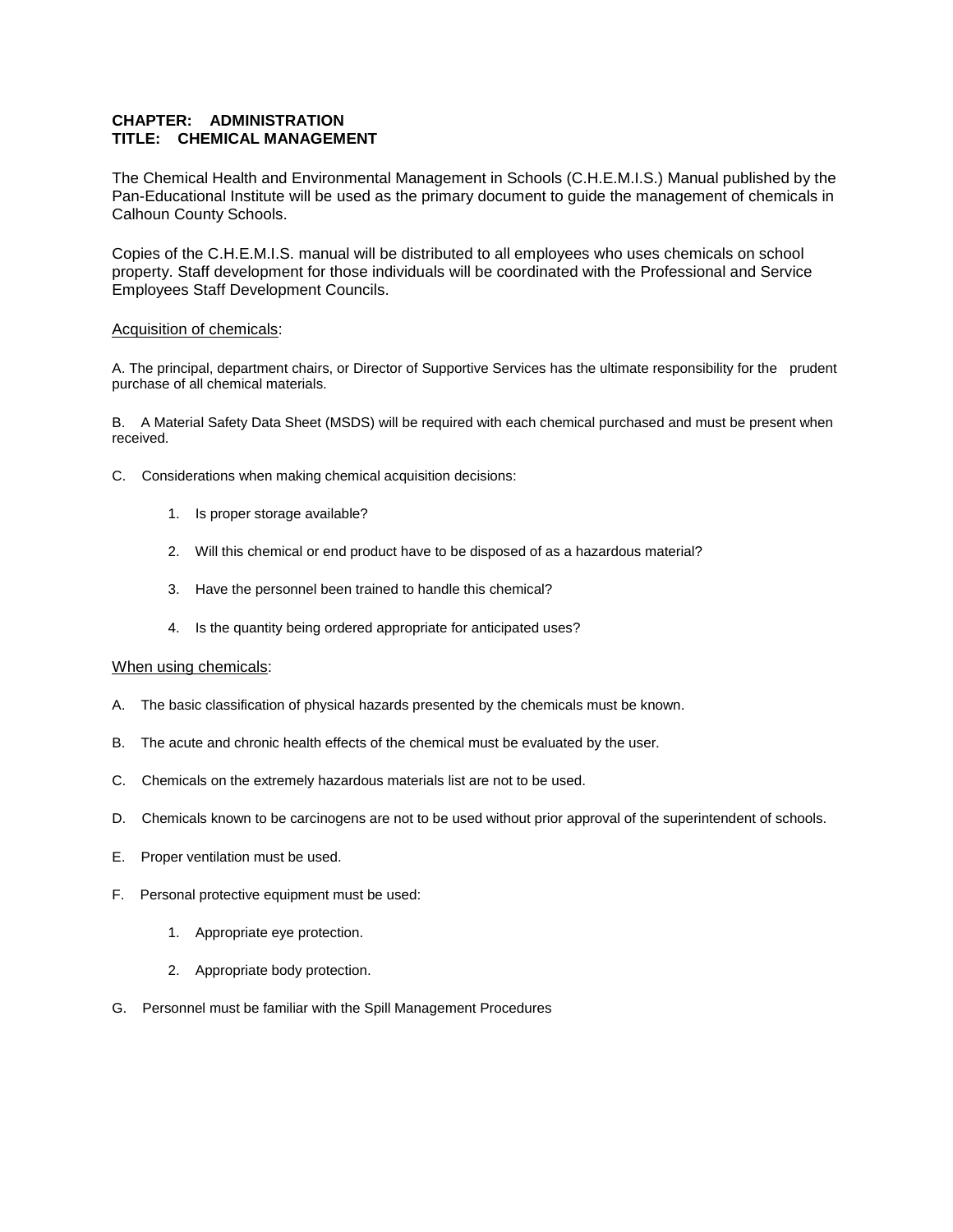Emergency equipment made available may include:

- A. Eyewash Station.
- B. Emergency Showers.
- C. Fire Extinguisher.
- D. Fire Blanket.
- E. First Aid Supplies.
- F. Spill Management Materials.

### Storage of chemicals:

A. Chemicals are to be stored in compatible family groups as shown on Exhibits 1 and 1A.

B. The J.T. Baker Chemical Company color coding organization scheme, as shown on Exhibit 2, is to be used when storing chemicals.

- C. Chemical containers are to be labeled to include:
	- 1. The name of the chemical as it appears on the MSDS.
	- 2. The appropriate hazard warnings.
	- 3. The name and address of the manufacturer.
	- 4. The National Fire Protection Association 704 label is to be affixed to information marked in the areas rating health, flammability reactivity, and other hazards.

D. Classroom doors, chemical storage room doors and storage cabinets will be placarded using the National Fire Protection Association 704 System. The size of the placard is to be 4"x4" minimum.

#### Disposal methods include:

- A. Exhibit 3 lists non-regulated inorganic materials that can be disposed of in an approved landfill with permission of the landfill operator.
- B. Exhibit 4 lists non-regulated organic materials that can be disposed of in an approved landfill with permission of the landfill operator.
- C. Before any chemicals are disposed of in a public sewer system, the public entity operating that system must provide approval to the person carrying out the disposal.
- D. Other wastes must be disposed of in compliance with all local, state, and federal regulations.

An accurate inventory of chemicals will be maintained. A complete physical inventory of chemicals will be conducted in June of each year by principals, supervisors, or their designees.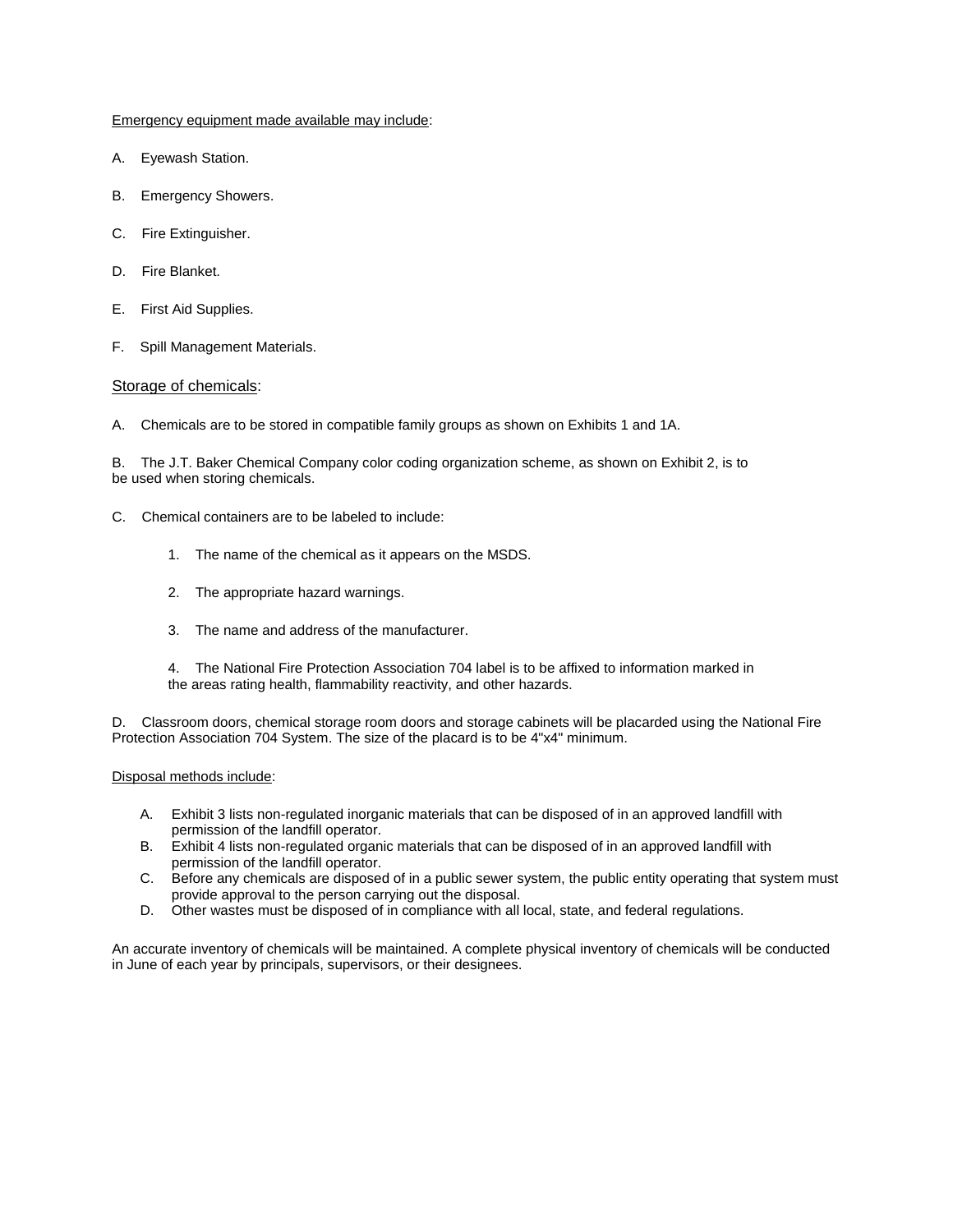## Chemical Hazard Communication Program:

Material Safety Data Sheet (MSDS) Requirements:

1. The Director of Supportive Services will:

a. Secure a copy of the MSDS for each product containing chemicals stored in the warehouse and maintenance shop.

- b. Provide a loose leaf notebook containing copies of each MSDS to all school principals, the maintenance department supervisor, and bus garage chief mechanic.
- c. Provide each site will updated MSDS as new products are warehoused.
- d. Provide a list of warehoused products requiring MSDS information.
- e. Maintain a master file of MSDS for products in the warehouse.
- f. Maintain the list of products in the warehouse which require an MSDS.
- 2. Each classroom teacher, Maintenance Supervisor, and Bus Garage Chief Mechanic will:
	- a. Maintain a loose leaf notebook containing required MSDS and master lists in a location accessible to employees and building occupants.
	- b. Add MSDS to the book and product names to the master list that the school/department orders directly from vendors.

### Labeling:

The Director of Supportive Services will:

- A. Oversee the program.
- B. Assist in securing and providing hazard warning labels as needed by principals and department chairs.

Principals and department chairs will:

- A. Ensure that storage rooms where chemicals are stored and laboratories have the proper hazard warning labels on the doors.
- B. Ensure that chemical storage cabinets have the proper hazard warning label affixed.
- C. Ensure that chemical storage containers have the proper hazard warning labels affixed.

#### Training:

The Director of Supportive Services will:

- A. Secure and provide information and training regarding hazard labeling to principals, classroom teachers, supervisors, maintenance personnel and mechanics.
- B. Secure and provide training to appropriate employees to interpret MSDS information.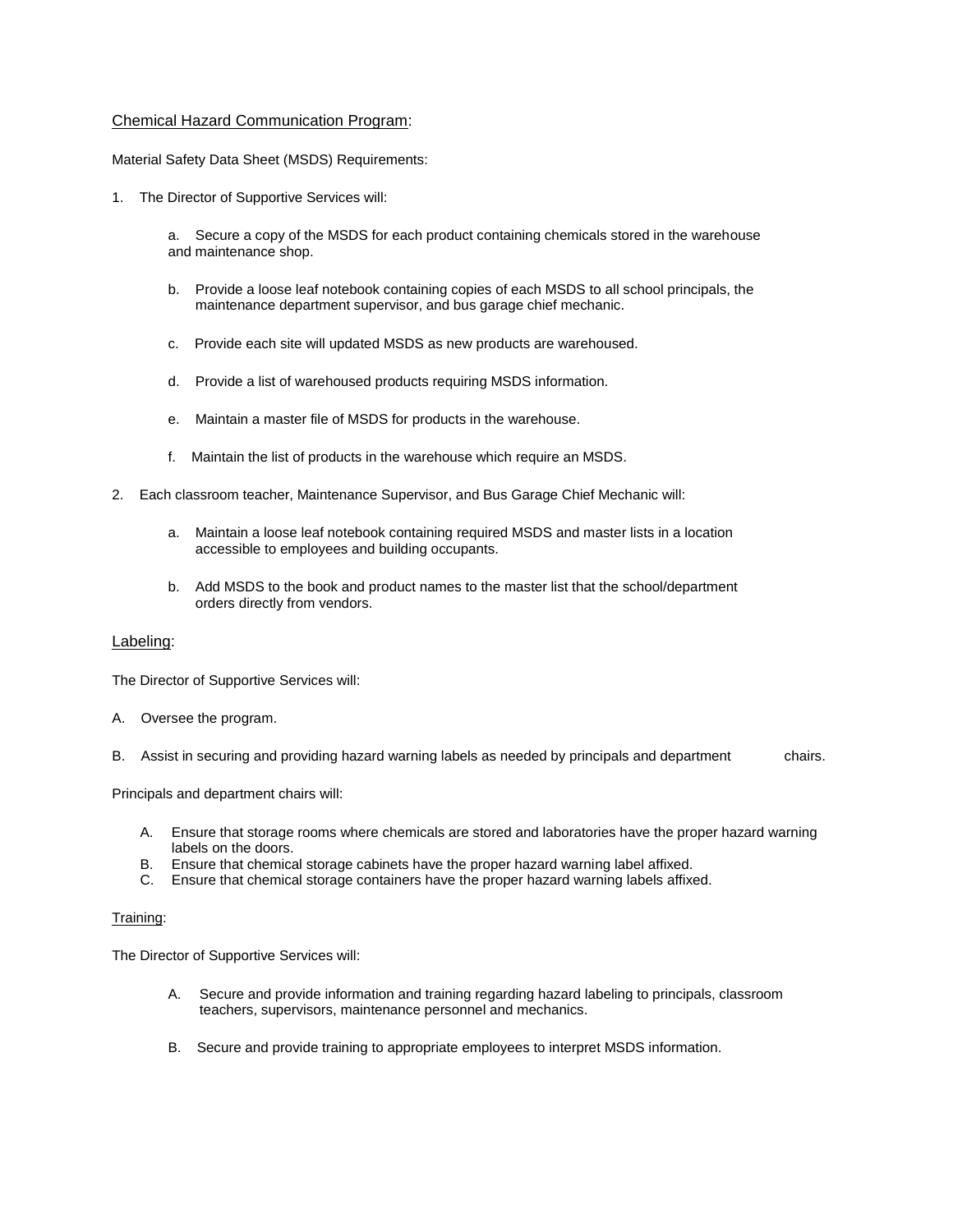Principals and supervisors will:

- A. Provide training to appropriate employees they supervise regarding MSDS information.
- B. Provide training to appropriate employees regarding hazardous material labeling.
- C. Ensure that employees are aware of the location of the MSDS information.

### Reporting:

School principals and supervisors will submit an inventory of chemicals stored during the previous school year by July 1 of each year to the Director of Supportive Services.

The Director of Supportive Services will:

- A. Compile inventories of chemicals submitted by facilities and submit them to the Local Emergency Planning Committee (L.E.P.C.) and local fire departments having jurisdiction over a facility by August 1 of each year for the previous school year.
- B. Report chemicals stored in reportable quantities to State Emergency Response Committee (S.E.R.C.).

### **EXHIBIT 1**

The inorganic/organic compatible family storage system suggest separating organic and inorganic chemicals, which are further sorted into compatible families. Chemicals are then sorted within these separate family groups.

|    | <b>INORGANIC</b>                                                                                                                                                   |          | <b>ORGANIC</b>                                                              |  |  |
|----|--------------------------------------------------------------------------------------------------------------------------------------------------------------------|----------|-----------------------------------------------------------------------------|--|--|
| 1. | Metals, hydrides.                                                                                                                                                  | 1.       | Acids, anhydrides, peracids.                                                |  |  |
| 2. | Halides, sulfates, fulfites, thiosulfates,<br>Phosphates, halogens                                                                                                 | 2.       | Alcohols, glycols, amines, amides,<br>imines, imides.                       |  |  |
| 3. | Amides, nitrates** (except ammonium                                                                                                                                | 3.       | Hydrocarbons, esters, aldehydes.                                            |  |  |
| 4. | nitrate), nitrites**, azides**, nitric acid.<br>Hydroxides, oxides, silicates,<br>carbonates, carbon.                                                              | 4.       | Ethers**, ketones, ketenes,<br>halogenated hydrocarbons,<br>ethylene oxide. |  |  |
| 5. | Sulfides, selenides, phosphides,<br>carbides, nitrides.                                                                                                            | 5.<br>6. | Epoxy compounds, isocyanides.<br>Peroxides', hydro peroxides, asides.       |  |  |
| 6. | Chlorates, per chlorites**, perchloric<br>acid**, chlorites, hypochlorite's,                                                                                       | 7.       | Sulfides, polysulfide's, sulfoxides,<br>nitrides'.                          |  |  |
|    | peroxides"**, hydrogen peroxide.                                                                                                                                   | 8.       | Phenols, cresols.                                                           |  |  |
| 7. | Arsenates, cyanides, cyanides                                                                                                                                      |          |                                                                             |  |  |
| 8. | Borates, chromates, magnates',<br>permanganates                                                                                                                    |          |                                                                             |  |  |
| 9. | Acids (except nitric).                                                                                                                                             |          |                                                                             |  |  |
|    | 10. Sulfur, phosphorus**, arsenic,, phosphorus<br>pent oxide**.                                                                                                    |          |                                                                             |  |  |
|    | **These chemicals deserve special attention due to their potential instability.<br>Be sure to follow local fire codes when storing flammable chemicals in separate |          |                                                                             |  |  |

cabinets.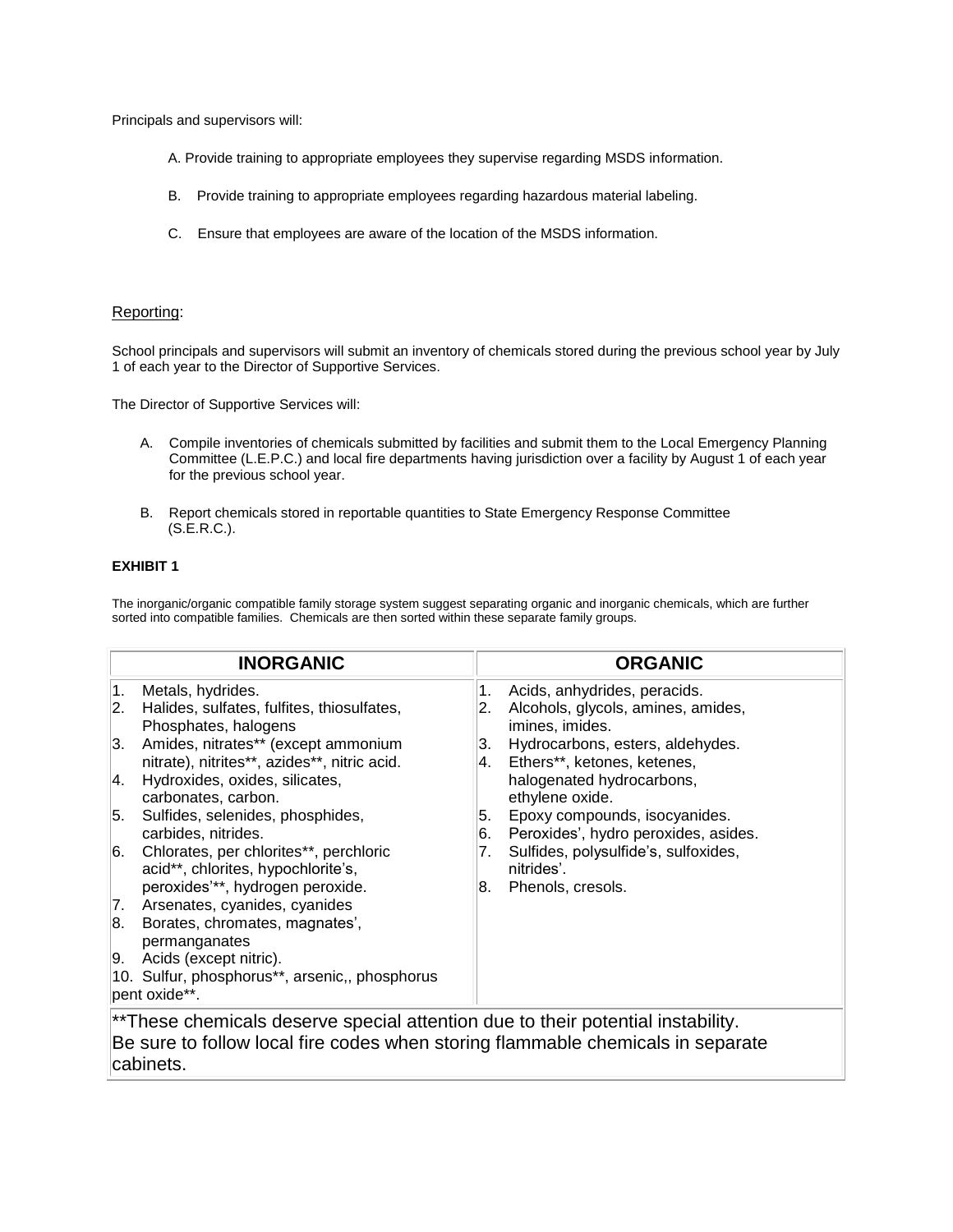# STORAGE SUGGESTIONS

- 1. Avoid floor chemical storage (even temporary).
- 2. No top shelf chemical storage
- 3. No chemicals stored above eye level.
- 4. Shelf assemblies are firmly secured to walls. Avoid island shelf assemblies.
- 5. Provide anti-roll lips on all shelves.
- 6. Ideally shelving assemblies would be of wood construction, except for stron oxidizers.
- 7. Avoid metal, adjustable shelf supports and clips. Better fixed, wooden supports.
- 8. Isolated from other acids. Store both inorganic and some organic acids in the acid cabinet.
- 9. Store flammables in a dedicated flammables cabinet.
- 10.Store severe poisons in a dedicated poisons cabinet.

## **EXHIBIT 1A**

# Suggested Shelf Storage Pattern - **Inorganic**

| Inorganic #10                                                                                                                             | Inorganic #7                                                                         |                                                                 |
|-------------------------------------------------------------------------------------------------------------------------------------------|--------------------------------------------------------------------------------------|-----------------------------------------------------------------|
| Sulfur, Phosphorus,<br>Arsenic, Phosphorus Pentoxide                                                                                      | Arsenates, Cyanides, Cyanales<br>(Store away from any water)                         |                                                                 |
| Inorganic #2<br>Halides, Sulfates,<br>Sulfites, Thosulfates,<br>Phosphates, Halogens Acetates                                             | Inorganic #5<br>Sulfides, Selenides,<br>Phosphides, Carbides, Nitrides               | Inorganic #9<br>Acids except Nitric                             |
| Inorganic #3                                                                                                                              | Inorganic #8                                                                         |                                                                 |
| Amides, Nitrates<br>(Not Ammonium Nitrate)<br>Nitrites, Azides<br>(Store Ammodium Nitrate away from all other<br>substances - Isolate it) | Borates, Chlorates, Manganates,<br>Permanganates                                     | (Acids are best stored<br>in dedicated cabinets)<br><b>ACID</b> |
| Inorganic #1                                                                                                                              | Inorganic #6                                                                         |                                                                 |
| <b>Metals and Hydrides</b><br>(Store away from any water)                                                                                 | Chlorates, Perchlorates,<br>Chlorites, Perchloric Acid,<br>Peroxides, Hypochlorites, |                                                                 |
| (Store flammable solids in                                                                                                                | Hydrogen Peroxide                                                                    |                                                                 |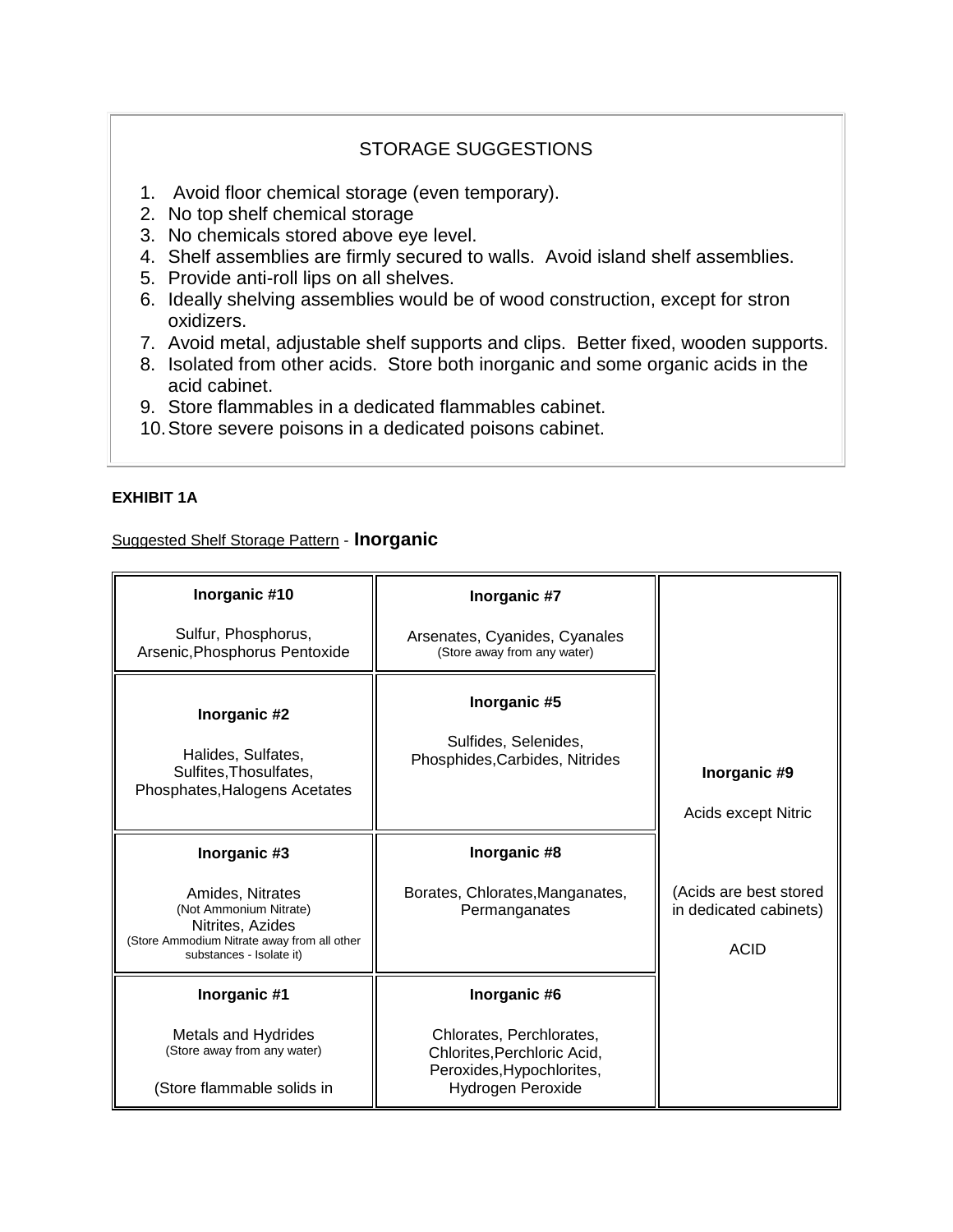| flammables cabinet)                                  |                      |  |
|------------------------------------------------------|----------------------|--|
| Inorganic #4                                         |                      |  |
| Hydroxides, Oxides, Silicates,<br>Carbonates, Carbon | <b>MISCELLANEOUS</b> |  |

# **EXHIBIT 1A**

# Suggested Shelf Storage Pattern - **Organic**

| Organic #2<br>Alcohols, Glycols,<br>Amines, Amides, Imines, Inides<br>(Store flammables in a dedicated cabinet)                 | Organic #8<br>Phenol, Cresols                                                              | <b>POISONS</b><br><b>STORE</b><br><b>SEVERE POISONS</b><br><b>IN POISONS</b><br><b>CABINET</b> |
|---------------------------------------------------------------------------------------------------------------------------------|--------------------------------------------------------------------------------------------|------------------------------------------------------------------------------------------------|
| Organic #3<br>Hydrocarbons, Esters, Aldehydes<br>(Store flammables in a dedicated cabinet)                                      | Organic #6<br>Peroxides, Azides, Hydroperoxides                                            | Organic #2<br>Alcohols, Glycols, Etc.                                                          |
| Organic #4<br>Ethers, Ketones, Ketenes,<br>Halogenated Hydrocarbons,<br><b>Ethylene Oxide</b><br>(Store in a dedicated cabinet) | Organic #1<br>Acids, Anhydrides, Peracids<br>(Store certain organic acids in acid cabinet) | Organic #3<br>Hydrocarbons, Esters,<br>Etc.<br>Organic #4<br>Ethers, Ketones, Etc.             |
| Organic #5<br>Epoxy Compounds, Isocyanides                                                                                      | <b>MISCELLANEOUS</b>                                                                       | <b>STORE FLAMMABLES</b><br><b>IN A DEDICATED</b><br><b>CABINET</b>                             |
| Organic #7<br>Sulfides, Polysulfide's, Etc.                                                                                     | <b>MISCELLANEOUS</b>                                                                       | <b>FLAMMABLES</b>                                                                              |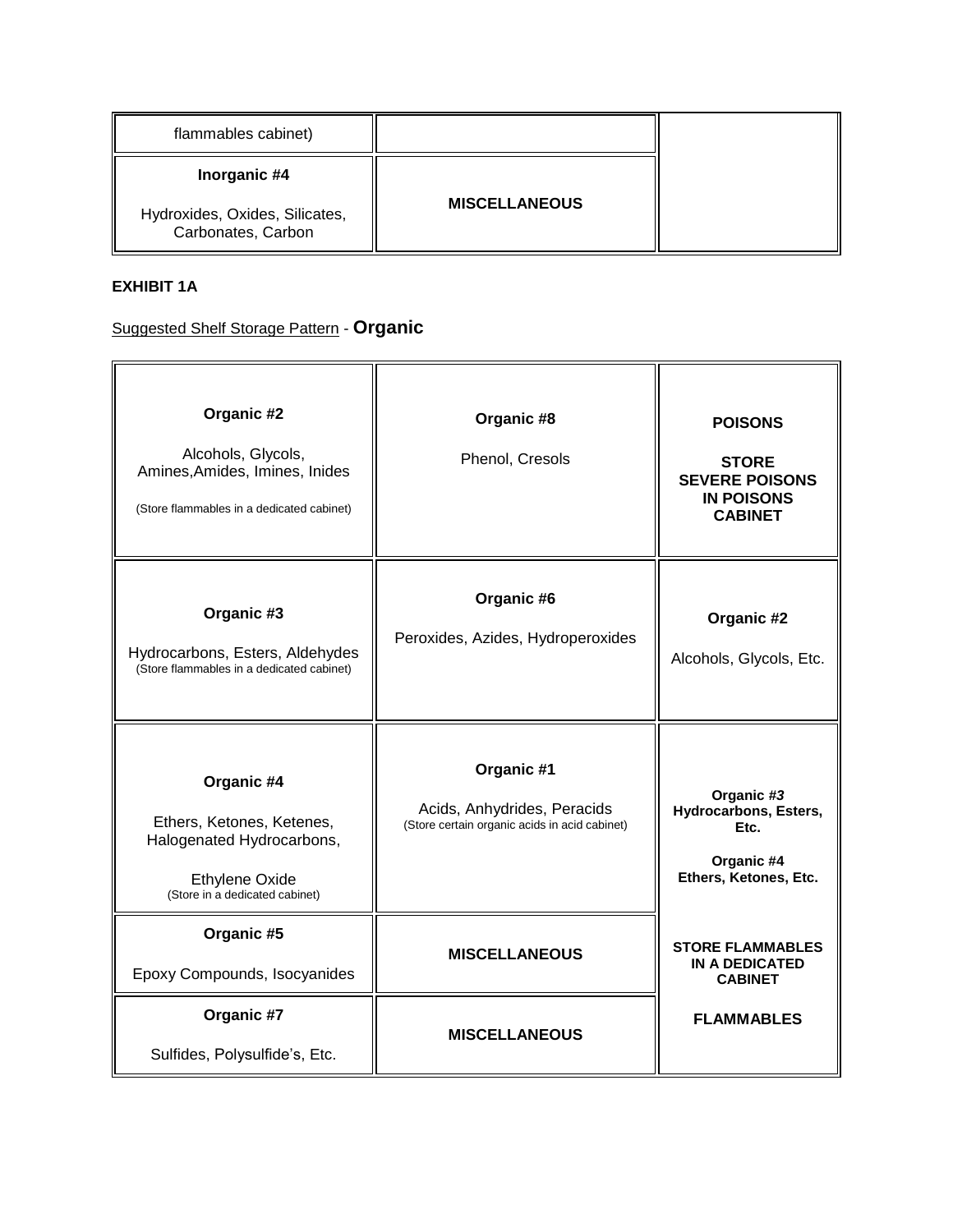# **EXHIBIT 2**

## Suggested Chemical Storage Pattern for Color Code

The alphabetical method of storing chemicals presents hazards because chemicals which react violently with each other may be stored in close proximity. The J.T. Baker Chemical Company has devised a simple color coding scheme to address this problem. The code includes both solid and striped colors which are used to designate specific hazards as follows. Other chemical companies suggest similar systems, using changing one of the indicator colors.

Red - Flammability hazard: Store in a flammable chemical storage area.

Red Stripe - Flammability hazard: Do not store in the same area as other flammable substances.

Yellow - Reactivity hazard: Store separately from other chemicals.

White - Contact hazard: Store separately in a corrosion-proof location.

White Stripe - Contact hazard: Not compatible with chemicals in solid white category.

Blue - Health hazard: Store in a secure poison area.

Orange - Not suitably characterized by any of the foregoing categories.

## **EXHIBIT 3**

### Inorganic Chemicals

Inorganic chemicals, which are not RCRA regulated, may be disposed of in a sanitary landfill and if soluble, with approval of the local treatment facility through the sanitary sewer system. The following list of inorganic chemicals were non-regulated as of January 1, 1994. Be sure to check current regulations before disposal.

| Alka-seltzer | Ferric:  | acetate<br>ammonium<br>acetate<br>ammonium<br>citrate<br>lammonium<br><b>sulfate</b><br>citrate<br>oxide<br>phosphate<br>sulfate | Sand<br>Silica gel<br>Silicic acid<br>Silicon |                                                          |
|--------------|----------|----------------------------------------------------------------------------------------------------------------------------------|-----------------------------------------------|----------------------------------------------------------|
|              |          |                                                                                                                                  | Sodium:                                       | acetate<br>aluminum<br>sulfate<br>lammonium<br>phosphate |
| Alum         | Ferrous: | ammonium<br>sulfate<br>oxide<br>sulfate                                                                                          |                                               | bicarbonate<br>bismuthuate<br>carbonate                  |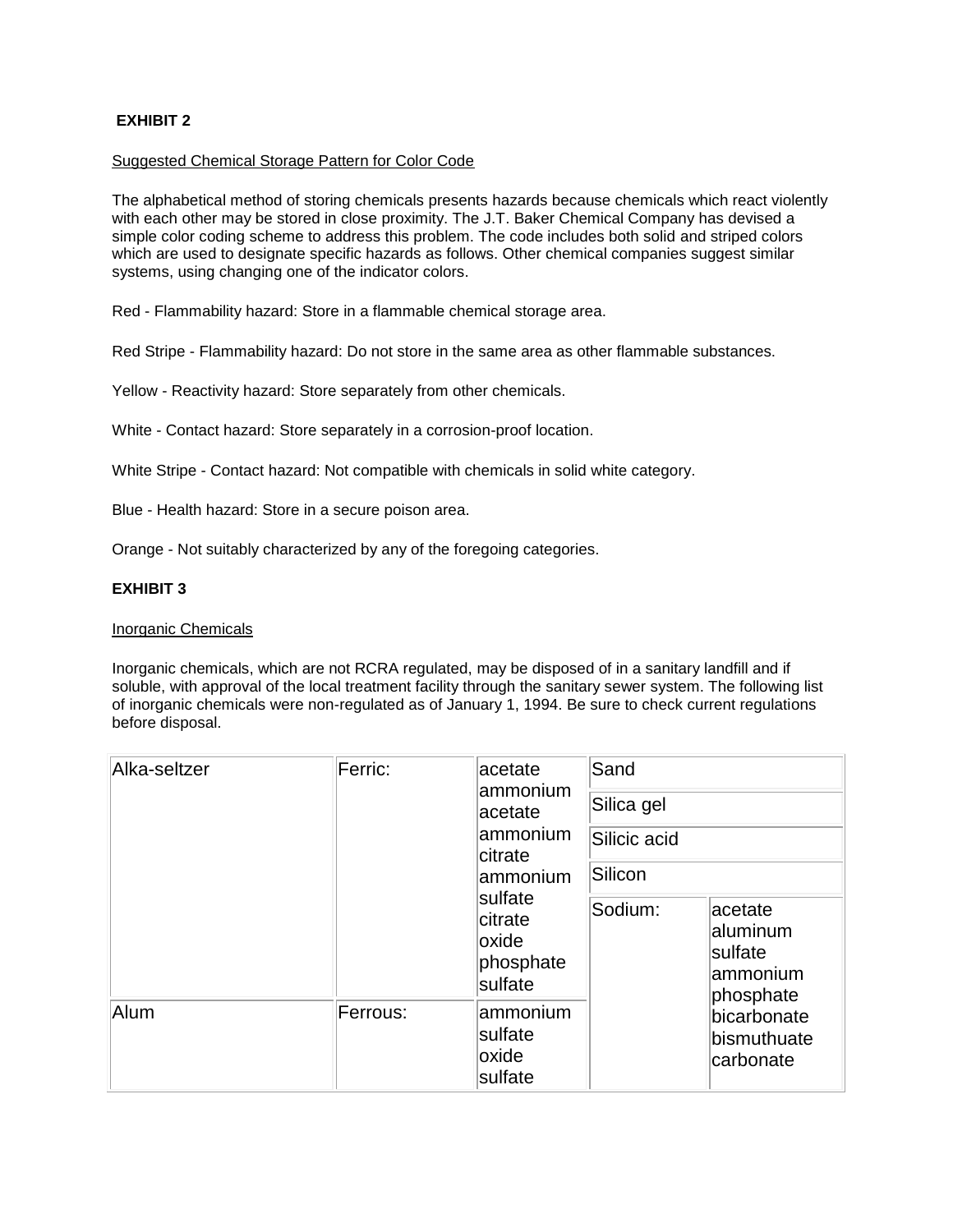| Ammonium:                  | acetate<br>bicabonate<br>bromide<br>chloride<br>citrate<br>iodide<br>molydbate<br>oxalate<br>phosphate | <b>Fuller's Earth</b>                                                                                    |                                                                                            | chloride<br>citrate<br>iodide                                                  |                                                           |  |
|----------------------------|--------------------------------------------------------------------------------------------------------|----------------------------------------------------------------------------------------------------------|--------------------------------------------------------------------------------------------|--------------------------------------------------------------------------------|-----------------------------------------------------------|--|
|                            |                                                                                                        | Gallium                                                                                                  |                                                                                            |                                                                                |                                                           |  |
|                            |                                                                                                        | Graphite                                                                                                 |                                                                                            |                                                                                | metaphosphate                                             |  |
|                            |                                                                                                        | Gypsum                                                                                                   |                                                                                            |                                                                                | molybdate<br>silicate<br>sulfate<br>tartrate<br>tungstate |  |
|                            |                                                                                                        | Iron                                                                                                     |                                                                                            |                                                                                |                                                           |  |
|                            |                                                                                                        | Iron acetate                                                                                             |                                                                                            |                                                                                |                                                           |  |
|                            |                                                                                                        | Kaolin                                                                                                   |                                                                                            |                                                                                |                                                           |  |
|                            | sulfate<br>sulfite                                                                                     | Limewater                                                                                                |                                                                                            |                                                                                |                                                           |  |
|                            | tartrate                                                                                               | Lithium sulfate                                                                                          |                                                                                            |                                                                                |                                                           |  |
| <b>Baking powder</b>       |                                                                                                        | Magnesium:<br>acetate<br>bromide<br>carbonate<br>carbonate<br>hydroxide<br>hydroxide<br>oxide<br>sulfate | Stannic oxide                                                                              |                                                                                |                                                           |  |
| Baking soda                |                                                                                                        |                                                                                                          | Sulfur                                                                                     |                                                                                |                                                           |  |
| <b>Bismuth trichloride</b> |                                                                                                        |                                                                                                          |                                                                                            | Talc                                                                           |                                                           |  |
| Boiling chips              |                                                                                                        | Marble chips                                                                                             |                                                                                            | Titanium dioxide                                                               |                                                           |  |
| <b>Calamine lotion</b>     |                                                                                                        | Physiological saline                                                                                     |                                                                                            | The following gases can be                                                     |                                                           |  |
| Calcium:                   | acetate<br>bromide<br>carbonate<br>chloride<br>fluroide<br>phosphate<br>sulfate                        | Potassium:                                                                                               | acetate<br>bicarbonate<br>biphthalate<br>bisdulfite<br>bitartrate<br>carbonate<br>chloride | vented into the atmosphere:<br><b>Helium</b><br>Hydrogen<br>Nitrogen<br>Oxygen |                                                           |  |
| Carbon (if not pwd.)       |                                                                                                        | ferricyanide<br>ferrocyanide<br>iodate<br>iodide<br>phosphate<br>sodium<br>tartratge<br>sulfate          |                                                                                            |                                                                                |                                                           |  |
| Carbon dioxide             |                                                                                                        |                                                                                                          |                                                                                            |                                                                                |                                                           |  |
| Carborundum                |                                                                                                        |                                                                                                          |                                                                                            |                                                                                |                                                           |  |
| Cesium chloride            |                                                                                                        |                                                                                                          |                                                                                            |                                                                                |                                                           |  |
| Charcoal                   |                                                                                                        |                                                                                                          |                                                                                            |                                                                                |                                                           |  |
| Diatomaceous earth         |                                                                                                        |                                                                                                          |                                                                                            |                                                                                |                                                           |  |
| <b>Drierite</b>            |                                                                                                        |                                                                                                          |                                                                                            |                                                                                |                                                           |  |
| Epsom salt                 |                                                                                                        |                                                                                                          |                                                                                            |                                                                                |                                                           |  |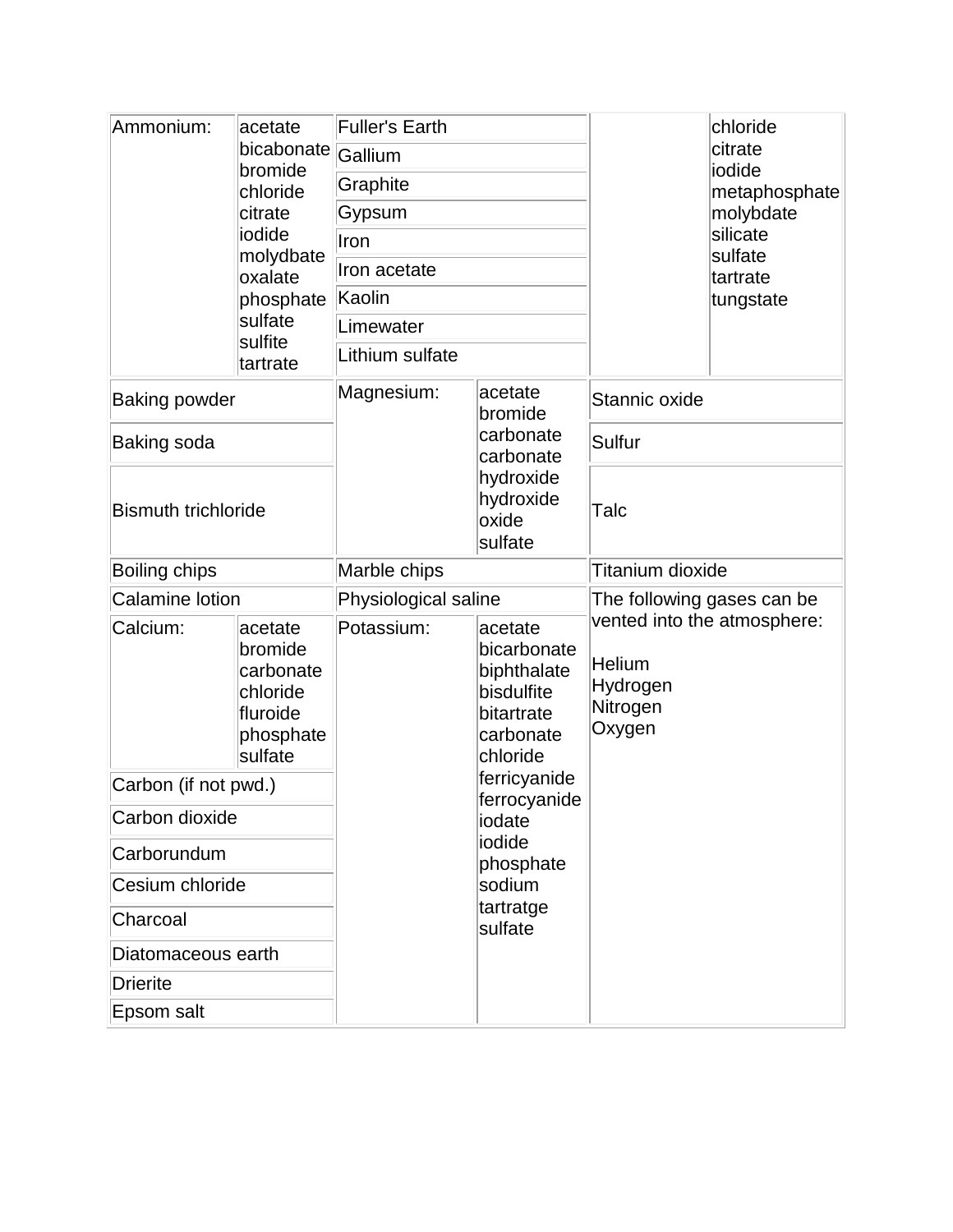# **EXHIBIT 4**

Organic chemicals, which are not RCRA regulated, may be disposed of in a sanitary landfill and if soluble, with approval of the local treatment facility, through the sanitary sewer system. The following list of organic chemicals were non-regulated as of January 1, 1994. Be sure to check current regulations before disposal.

## THE CHEMICAL MUST BE MENTIONED IN THE FOLLOWING LIST:

| Acacia                        | Dimethylglyoxime           | Lycopodium                 |
|-------------------------------|----------------------------|----------------------------|
| Acetylsalicylic acid          | Dodecyl alcohol            | Maleic acid                |
| Adenine                       | <b>EDTA</b>                | Maltose                    |
| <b>Adenosine Triphosphate</b> | EDTA, disodium salt        | Mannitol                   |
| Adipic acid                   | Eosin                      | Methyl cellulose           |
| Adipoyl chloride              | Eosin Y                    | Methyl cellulose           |
| Agar                          | Epinephrine                | Molasses                   |
| <b>Alanine</b>                | Erythrosine                | Niacin amide               |
| Albumin                       | Erythrosine B              | Nitrobenezeneazoresorcinol |
| Alizarin red                  | Ethylenadiaminetetraacetic | Nucleic acid               |
| Alizarin yellow               | acid                       | Nutrient broth             |
| Aluminon                      | Fluorescein                | Oleic acid                 |
| Arabic gum                    | Fructose                   | Olive oil                  |
| Arabinose                     | <b>Fuchsine</b>            | Orcein                     |
| Ascorbic acid                 | Fuchsine, acid             | Orcinol                    |
| Asparagine                    | <b>Fumaric acid</b>        | Pancreatin                 |
| Aspartic acid                 | Galactose                  | Paraffin                   |
| Aspirin                       | Gelatin                    | Peanut oil                 |
| <b>Balsam</b>                 | Gentian violet             | Pepsin                     |
| Beef extract                  | Gibberellic acid           | Petrolatum                 |
| <b>Beeswax</b>                | Glucose-1-phosphate,       | Phenolphthalein            |
| Benzoic acid                  | potassium                  | <b>Phthalic acid</b>       |
| <b>Bile salts</b>             | Glucose-1-phosphate,       | Polyvinyl alcohol          |
| <b>Biuret</b>                 | sodium                     | Quinine sulfate            |
| <b>Bromophenol blue</b>       | Glucose                    | Rennin                     |
| Carmine                       | Glycerin                   | Rosin                      |
| Carnoy's solution             | Glycerin jelly             | Rosin oil                  |
| Casein                        | Glycerol                   | Sesame oil                 |
| Catalase                      | Glycine                    | Sodium desoxycholate       |
| Cellulase                     | Glycogen                   | Sodium lauryl sulfate      |
| Cetyl alcohol                 | Guano sine                 | <b>Starch</b>              |
| Cholesterol                   | Gum arabic                 | Stearic acid               |
| Chorionic gonadotrophin       | Gum tragacanth             | Succinic acid              |
| Citric acid                   | Histamine diphosphate      | <b>Sucrose</b>             |
| Cocoanut oil                  | Indigo                     | Sugar                      |
| Congo red                     | Indigo carmine             | Sulfanilic acid            |
| Corn starch                   | Indoleacetic acid          | <b>Tartaric acid</b>       |
| Corn syrup                    | Indolebutyric acid         | Thymidilic acid            |